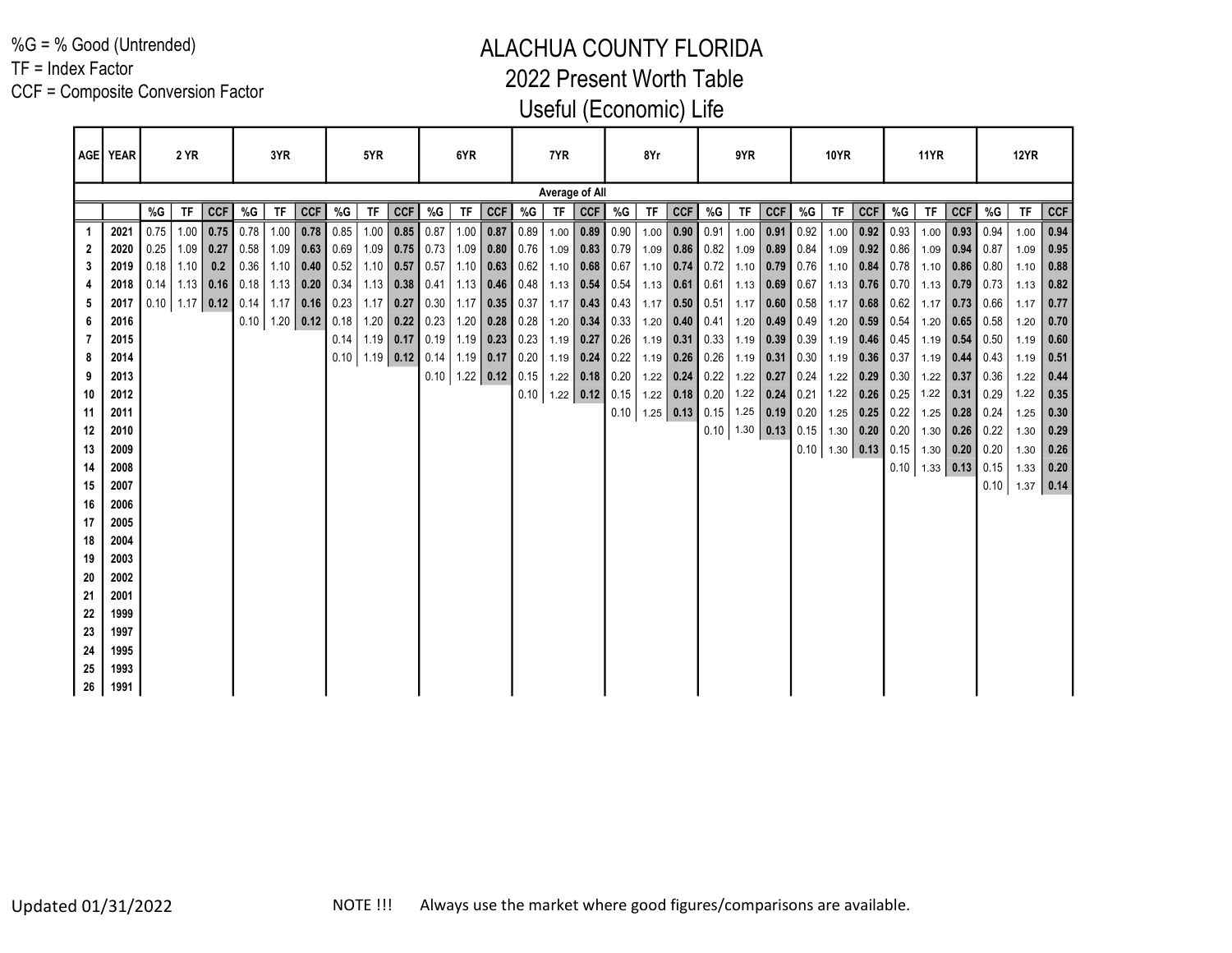%G = % Good (Untrended) TF = Index Factor CCF = Composite Conversion Factor

|    | AGE   YEAR |      | 13YR        |                             |                     | <b>14YR</b> |                           |             | 15YR               |                  |      | <b>16YR</b> |                      |      | <b>17YR</b> |      |                    | <b>18YR</b> |                               |                  | <b>19YR</b> |                  |      | <b>20YR</b>                 |                  |      | <b>25YR</b> |                           |                             | <b>26YR</b> |                      |                            | 30YR |              |
|----|------------|------|-------------|-----------------------------|---------------------|-------------|---------------------------|-------------|--------------------|------------------|------|-------------|----------------------|------|-------------|------|--------------------|-------------|-------------------------------|------------------|-------------|------------------|------|-----------------------------|------------------|------|-------------|---------------------------|-----------------------------|-------------|----------------------|----------------------------|------|--------------|
|    |            |      |             |                             |                     |             |                           |             |                    |                  |      |             |                      |      |             |      | Average of All     |             |                               |                  |             |                  |      |                             |                  |      |             |                           |                             |             |                      |                            |      |              |
|    |            | %G   | TF          | <b>CCF</b>                  | %G                  | <b>TF</b>   | <b>CCF</b>                | %G          | <b>TF</b>          | <b>CCF</b>       | %G   | <b>TF</b>   | <b>CCF</b>           | %G   | <b>TF</b>   | CCF  | %G                 | ΤF          | <b>CCF</b>                    | %G               | TF.         | <b>CCF</b>       | %G   | TF                          | CCF              | %G   | ΤF          | <b>CCF</b>                | %G                          | TF          | <b>CCF</b>           | %G                         | ΤF   | <b>CCF</b>   |
|    | 2021       | 0.94 |             | $1.00$ 0.94                 | 0.95                | 1.00        | 0.95                      | 0.95        | 1.00               | 0.95             | 0.96 | 1.00        | 0.96                 | 0.96 | 1.00        | 0.96 | 0.96               | 1.00        | 0.96                          | 0.97             | 1.00        | 0.97             | 0.97 | $1.00$ 0.97                 |                  | 0.98 | 1.00        | 0.98                      | 0.98                        | 1.00        | 0.98                 | 0.98                       | 1.00 | 0.98         |
|    | 2020       | 0.88 |             | $1.09$ 0.96                 | 0.89                | 1.09        |                           | $0.97$ 0.90 |                    | $1.09$ 0.98 0.91 |      |             | $1.09$ 0.99          | 0.91 | 1.09        | 0.99 | 0.92               | 1.09        |                               | $1.00 \ 0.93$    |             | $1.09$ 1.01      | 0.93 |                             | $1.09$ 1.01 0.95 |      | 1.09        | $1.04$ 0.94               |                             | 1.09        | 1.02                 | 0.94                       | 1.09 | 1.02         |
|    | 2019       | 0.82 | 1.10        | 0.9                         | 0.84                | 1.10        |                           | $0.92$ 0.85 |                    | $1.10$ 0.94      | 0.86 |             | $1.10$ 0.95 0.87     |      | 1.10        | 0.96 | 0.88               | 1.10        | 0.97                          | $\vert$ 0.89     |             | $1.10$ 0.98      | 0.90 |                             | $1.10$ 0.99 0.93 |      |             | $1.10$   1.02   0.95      |                             | 1.10        | 1.05                 | 0.92                       | 1.10 | 1.01         |
|    | 2018       | 0.75 |             | $1.13$   0.85               | $\blacksquare$ 0.77 | 1.13        |                           | $0.87$ 0.79 |                    | $1.13$ 0.89      | 0.81 |             | $1.13$ 0.92          | 0.82 | 1.13        |      | $0.93$ 0.83        | 1.13        |                               | $0.94$ 0.85      |             | $1.13$ 0.96      | 0.86 |                             | $1.13$ 0.97 0.90 |      |             | $1.13$ 1.02 0.93          |                             | 1.13        | 1.05                 | 0.91                       | 1.13 | 1.03         |
|    | 2017       | 0.69 | $1.17$ 0.81 |                             | 0.71                | 1.17        |                           | $0.83$ 0.73 |                    | $1.17$ 0.85      | 0.75 | 1.17        | 0.88                 | 0.77 | 1.17        | 0.90 | 0.79               | 1.17        | $0.92 \ 0.81$                 |                  | 1.17        | 0.95             | 0.82 |                             | $1.17$ 0.96 0.87 |      | 1.17        | $1.02 \mid 0.91$          |                             | 1.17        | 1.06                 | 0.89                       | 1.17 | 1.04         |
|    | 2016       | 0.62 |             | $1.20$ 0.74                 | $\vert$ 0.65        | 1.20        |                           | $0.78$ 0.68 |                    | $1.20$ 0.82      | 0.71 | 1.20        | $\vert 0.85 \vert$   | 0.73 | 1.20        | 0.88 | 0.75               | 1.20        |                               | $0.90 \mid 0.77$ |             | $1.20$ 0.92      | 0.78 |                             | $1.20$ 0.94 0.84 |      | 1.20        | 1.01                      | 0.89                        | 1.20        | 1.07                 | 0.84                       | 1.20 | 1.01         |
|    | 2015       | 0.54 |             | $1.19$ 0.64 0.58            |                     | 1.19        | $\vert$ 0.69 $\vert$ 0.62 |             |                    | $1.19$ 0.74      | 0.65 |             | $1.19$ 0.77          | 0.68 | 1.19        |      | $0.81$ 0.70        | 1.19        | $0.83 \ 0.72$                 |                  |             | $1.19$ 0.86      | 0.74 |                             | $1.19$ 0.88 0.81 |      |             | $1.19$ 0.96 0.87          |                             | 1.19        | 1.04                 | 0.81                       | 1.19 | 0.96         |
|    | 2014       | 0.47 |             | $1.19$ 0.56                 | 0.51                | 1.19        |                           | $0.61$ 0.55 |                    | $1.19$ 0.65 0.58 |      |             | $1.19$ 0.69          | 0.62 | 1.19        | 0.74 | 0.65               | 1.19        | 0.77                          | $\vert$ 0.68     |             | $1.19$ 0.81      | 0.69 |                             | $1.19$ 0.82 0.78 |      |             | $1.19$ 0.93 0.85          |                             | 1.19        | 1.01                 | 0.75                       | 1.19 | 0.89         |
|    | 2013       | 0.41 | 1.22        | 0.5                         | 0.45                | 1.22        |                           | $0.55$ 0.49 |                    | $1.22$ 0.60 0.53 |      |             | $1.22$ 0.65 0.57     |      | 1.22        | 0.70 | 0.60               | 1.22        |                               | $0.73 \mid 0.63$ |             | $1.22$ 0.77      | 0.65 |                             | $1.22$ 0.79 0.75 |      |             | $1.22$ 0.92 0.82          |                             | 1.22        |                      | 0.72                       | 1.22 | 0.88         |
| 10 | 2012       | 0.34 |             | $1.22$   0.41   0.39        |                     | 1.22        |                           | $0.48$ 0.43 |                    | $1.22$ 0.52 0.47 |      |             | $1.22$ 0.57 0.51     |      | 1.22        |      | $0.62$ 0.54        | 1.22        | $0.66$ 0.57                   |                  |             | $1.22$ 0.70 0.60 |      |                             | $1.22$ 0.73 0.71 |      |             | $1.22$ 0.87 0.80          |                             | 1.22        | $\vert$ 0.98 $\vert$ | 0.70                       | 1.22 | 0.85         |
| 11 | 2011       | 0.29 |             | $1.25$ 0.36                 | 0.33                | 1.25        | 0.41                      | 0.37        |                    | $1.25$ 0.46      | 0.42 |             | $1.25$ 0.53          | 0.46 | 1.25        | 0.58 | 0.49               | 1.25        | 0.61                          | $\vert$ 0.52     |             | $1.25$ 0.65      | 0.55 |                             | $1.25$ 0.69 0.68 |      |             | $1.25$ 0.85 0.78          |                             | 1.25        | 0.98                 | 0.69                       | 1.25 | 0.86         |
| 12 | 2010       | 0.25 |             | $1.30$ 0.33                 | 0.28                | 1.30        |                           | $0.36$ 0.31 |                    | $1.30$ 0.40      | 0.36 |             | 1.30   0.47          | 0.40 | 1.30        | 0.52 | 0.44               | 1.30        |                               | $0.57$ 0.47      |             | $1.30$ 0.61      | 0.50 |                             | $1.30$ 0.65 0.64 |      |             | $1.30$ 0.83 0.76          |                             | 1.30        | 0.99                 | 0.68                       | 1.30 | 0.88         |
| 13 | 2009       | 0.22 |             | $1.30$ 0.29                 | $\blacksquare$ 0.24 | 1.30        |                           | $0.31$ 0.26 |                    | $1.30$ 0.34      | 0.31 |             | $1.30$ 0.40          | 0.35 | 1.30        | 0.46 | 0.39               | 1.30        |                               | $0.51 \mid 0.42$ |             | $1.30$ 0.55      | 0.45 |                             | $1.30$ 0.59 0.60 |      |             | $1.30$ 0.78 0.74          |                             | 1.30        | 0.96                 | 0.68                       | 1.30 | 0.88         |
| 14 | 2008       | 0.20 | $1.33$ 0.27 |                             | 0.22                | 1.33        |                           | $0.29$ 0.23 |                    | $1.33$ 0.31      | 0.27 |             | $1.33$ 0.36          | 0.31 | 1.33        | 0.41 | 0.34               | 1.33        | $0.45$ 0.37                   |                  |             | $1.33$ 0.49      | 0.40 |                             | $1.33$ 0.53 0.56 |      |             | $1.33$ 0.74 0.71          |                             | 1.33        | 0.94                 | 0.66                       | 1.33 | 0.88         |
| 15 | 2007       | 0.15 |             | $1.37$ 0.21                 | 0.20                | 1.37        | 0.27                      | 0.21        |                    | $1.37$ 0.29      | 0.24 | 1.37        | $\vert$ 0.33         | 0.28 | 1.37        | 0.38 | $\vert 0.31 \vert$ | 1.37        |                               | $0.42 \mid 0.33$ | 1.37        | 0.45             | 0.35 |                             | $1.37$ 0.48 0.52 |      | 1.37        | $\mid 0.71 \mid 0.68$     |                             | 1.37        | 0.93                 | 0.64                       | 1.37 | 0.88         |
| 16 | 2006       |      |             | $0.10$   1.45   0.15   0.15 |                     | 1.45        | $\vert$ 0.22   0.20       |             |                    | $1.45$ 0.29      | 0.22 | 1.45        | $\vert$ 0.32         | 0.25 | 1.45        |      | $0.36$ 0.27        | 1.45        |                               | $0.39 \mid 0.29$ |             | $1.45$ 0.42      | 0.31 |                             | $1.45$ 0.45 0.48 |      |             | $1.45$   0.70   0.66      |                             | 1.45        | 0.96                 | 0.60                       | 1.45 | 0.87         |
| 17 | 2005       |      |             |                             | 0.10                | 1.51        | 0.15                      | 0.15        |                    | $1.51$ 0.23      | 0.20 |             | $1.51$ 0.30          | 0.21 | 1.51        | 0.32 | 0.23               | 1.51        |                               | $0.35$ 0.25      |             | $1.51$ 0.38      | 0.27 |                             | $1.51$ 0.41 0.44 |      | 1.51        | $0.66$ 0.63               |                             | 1.51        | 0.95                 | 0.57                       | 1.51 | 0.86         |
| 18 | 2004       |      |             |                             |                     |             |                           |             | $0.10$   1.63 0.16 |                  | 0.15 |             | $1.63$   0.24        | 0.20 | 1.63        | 0.33 | 0.22               | 1.63        |                               | $0.36$ 0.23      |             | $1.63$ 0.37      | 0.24 |                             | $1.63$ 0.39 0.39 |      |             | $1.63$ 0.64 0.60          |                             | 1.63        | 0.98                 | 0.53                       | 1.63 | 0.86         |
| 19 | 2003       |      |             |                             |                     |             |                           |             |                    |                  |      |             | $0.10$   1.69   0.17 | 0.15 | 1.69        | 0.25 | 0.20               | 1.69        | $\mid$ 0.34 $\mid$ 0.21       |                  |             | $1.69$ 0.35      | 0.22 |                             | $1.69$ 0.37 0.34 |      |             | $1.69$ 0.57 0.57          |                             | 1.69        | 0.96                 | 0.50                       | 1.69 | 0.85         |
| 20 | 2002       |      |             |                             |                     |             |                           |             |                    |                  |      |             |                      | 0.10 | $1.72$ 0.17 |      | 0.15               | 1.72        | $\vert 0.26 \vert 0.20 \vert$ |                  |             | $1.72$ 0.34      | 0.21 |                             | $1.72$ 0.36 0.30 |      |             | $1.72$ 0.52 0.55          |                             | 1.72        | 0.95                 | 0.46                       | 1.72 | 0.79         |
| 21 | 2001       |      |             |                             |                     |             |                           |             |                    |                  |      |             |                      |      |             |      | 0.10               | 1.74        | 0.17                          | 0.15             |             | $1.74$ 0.26      | 0.20 |                             | $1.74$ 0.35 0.26 |      |             | $1.74$ 0.45 0.52          |                             | 1.74        | 0.9                  | 0.39                       | 1.74 | 0.68         |
| 22 | 1999       |      |             |                             |                     |             |                           |             |                    |                  |      |             |                      |      |             |      |                    |             |                               | 0.10             |             | $1.78$ 0.18      |      | $0.15$   1.78   0.27   0.26 |                  |      |             | $1.78$   0.46   0.49      |                             | 1.78        | 0.87                 | 0.38                       | 1.78 | 0.68         |
| 23 | 1997       |      |             |                             |                     |             |                           |             |                    |                  |      |             |                      |      |             |      |                    |             |                               |                  |             |                  |      | $0.10$   1.80   0.18        |                  | 0.23 |             | $1.80$ 0.41 0.46          |                             | 1.80        | 0.83                 | 0.34                       | 1.80 | 0.61         |
| 24 | 1995       |      |             |                             |                     |             |                           |             |                    |                  |      |             |                      |      |             |      |                    |             |                               |                  |             |                  |      |                             |                  | 0.23 | 1.84        | $\vert$ 0.42 $\vert$ 0.43 |                             | 1.84        |                      | $0.79$ 0.33                | 1.84 | 0.61         |
| 25 | 1993       |      |             |                             |                     |             |                           |             |                    |                  |      |             |                      |      |             |      |                    |             |                               |                  |             |                  |      |                             |                  | 0.21 | 1.96        | $\vert 0.41 \vert$        | 0.40                        | 1.96        | 0.78                 | 0.27                       | 1.96 | $\vert$ 0.53 |
| 26 | 1991       |      |             |                             |                     |             |                           |             |                    |                  |      |             |                      |      |             |      |                    |             |                               |                  |             |                  |      |                             |                  | 0.21 |             | $2.04$ 0.43 0.38          |                             | 2.04        | $0.78$ 0.27          |                            | 2.04 | 0.55         |
| 27 | 1989       |      |             |                             |                     |             |                           |             |                    |                  |      |             |                      |      |             |      |                    |             |                               |                  |             |                  |      |                             |                  |      |             |                           | $0.15$   2.12   0.32   0.26 |             |                      | $2.12$ 0.55 0.22 2.12 0.47 |      |              |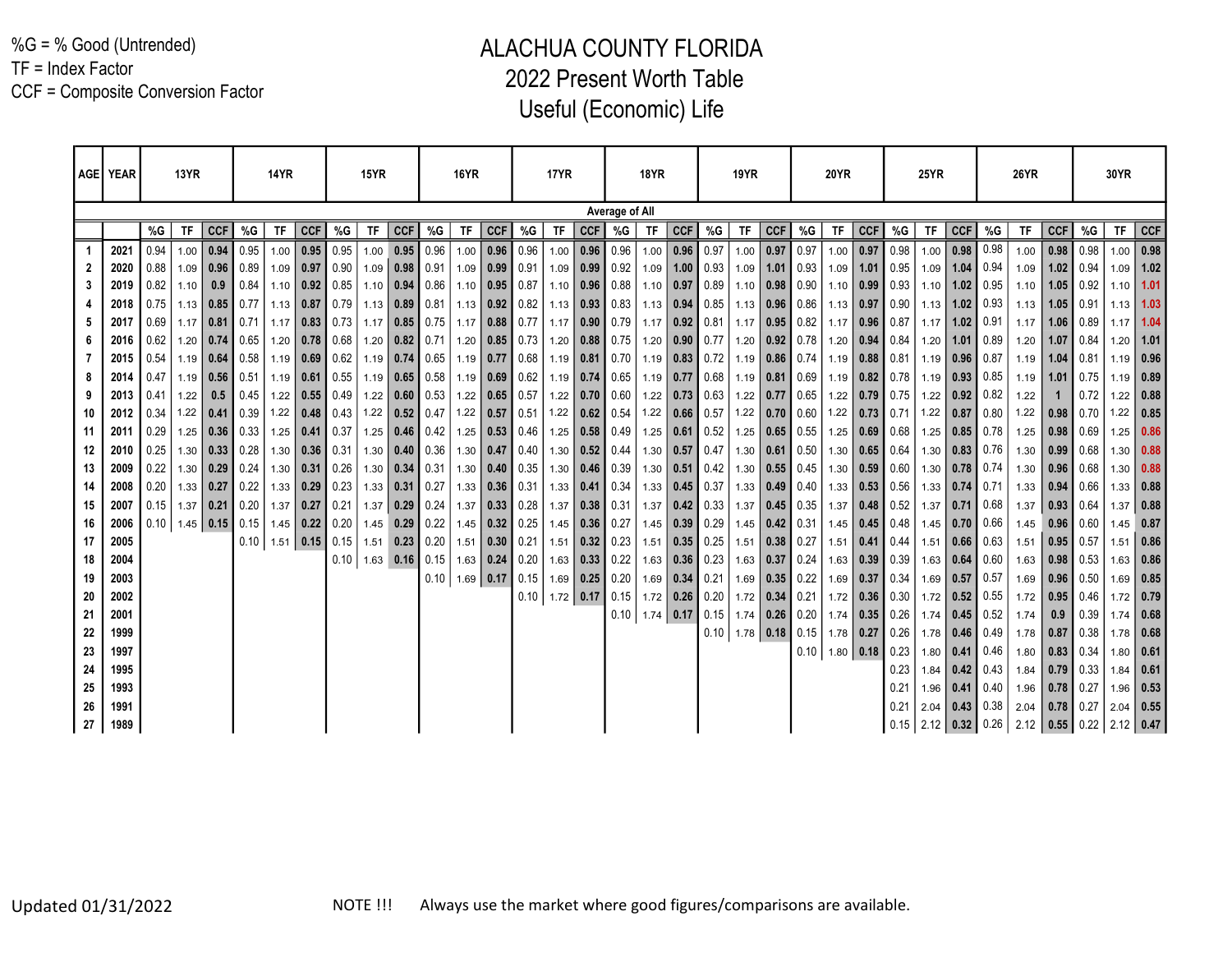%G = % Good (Untrended)

TF = Index Factor

CCF = Composite Conversion Factor

| AGE YEAR |              |      | 6 YR      |                             |      | 8YR                  |                                |                  | <b>10YR</b> |                  |                  | <b>12YR</b> |                                           |                    | <b>30YR</b>                |             |                      | 3YR                                       |                |                  | 4YR              |               |      | 6YR                     |                  |                                 | 3YR |                  |            | 7YR         |            |                  | 6YR                     |            |
|----------|--------------|------|-----------|-----------------------------|------|----------------------|--------------------------------|------------------|-------------|------------------|------------------|-------------|-------------------------------------------|--------------------|----------------------------|-------------|----------------------|-------------------------------------------|----------------|------------------|------------------|---------------|------|-------------------------|------------------|---------------------------------|-----|------------------|------------|-------------|------------|------------------|-------------------------|------------|
|          |              |      |           |                             |      |                      |                                |                  | <b>Bank</b> |                  |                  |             |                                           |                    |                            |             |                      | <b>Beepers/Cells</b>                      |                |                  | PCs & Laptops    |               |      | Computer<br>Peripherals |                  |                                 |     |                  | Restaurant |             |            |                  | Hospital<br>(High Tech) |            |
|          |              | %G   | <b>TF</b> | <b>CCF</b>                  | %G   | TF                   | <b>CCF</b>                     | %G               | TF          | CCF              | %G               | <b>TF</b>   | CCF                                       | %G                 | <b>TF</b>                  | <b>CCF</b>  | %G                   | <b>TF</b>                                 | <b>CCF</b>     | %G               |                  | TF CCF        | %G   | <b>TF</b>               | <b>CCF</b>       | %G                              | TF  | <b>CCF</b>       | %G         | TF          | <b>CCF</b> | %G               | <b>TF</b>               | <b>CCF</b> |
| 1        | 2021         | 0.87 | 1.00      | 0.87                        | 0.90 |                      | $1.00$ 0.90 0.92               |                  |             | $1.00$ 0.92 0.94 |                  |             | $1.00$ 0.94 0.98                          |                    |                            | $1.00$ 0.98 | 0.70                 | 1.00                                      | $0.70 \, 0.83$ |                  |                  | $1.00$ 0.83   | 0.87 | 1.00                    | 0.87 0.78        |                                 |     | $1.00$ 0.78 0.89 |            | 1.00        | 0.89       | 0.87             | 1.00                    | 0.87       |
| 2        | 2020         | 0.73 | 1.09      | 0.8                         | 0.79 |                      | $1.09$ 0.86 0.84               |                  |             | $1.09$ 0.92 0.87 |                  |             | $1.09$ 0.95 0.94                          |                    |                            |             | $1.09$   1.02   0.46 | 0.94                                      |                | $0.43 \mid 0.65$ |                  | $0.94$ 0.61   | 0.73 |                         | $1.06$ 0.77 0.58 |                                 |     | $1.07$ 0.62 0.76 |            | 1.07        |            | $0.81$ 0.73      | 1.07                    | 0.78       |
| 3        | 2019         | 0.57 | 1.11      | 0.63                        | 0.67 |                      |                                | $1.11$ 0.74 0.76 |             | $1.11$ 0.84 0.80 |                  |             | $1.11$ 0.89 0.92                          |                    |                            |             |                      | $1.11$   1.02   0.18   0.89 0.16   0.43   |                |                  |                  | $0.89$ 0.38   | 0.57 | 0.98                    | $0.56$ 0.36      |                                 |     | $1.09$ 0.39 0.62 |            | 1.09        |            | $0.68$ 0.57      | 1.09                    | 0.62       |
|          | 2018         | 0.41 |           | $1.14$ 0.47 0.54            |      |                      |                                | $1.14$ 0.62 0.67 |             |                  |                  |             | $1.14$   0.76   0.73   1.14   0.83   0.91 |                    |                            |             |                      | 1.14 $1.04$ 0.14 0.89 0.12 0.24           |                |                  |                  | $0.85$ 0.20   | 0.41 |                         | $0.93$ 0.38 0.18 |                                 |     | $1.12$ 0.2 0.48  |            | 1.12        |            | $0.54$ 0.41      | $1.12$ 0.46             |            |
| 5        | 2017         | 0.30 | 1.17      | $\mid$ 0.35 0.43            |      |                      |                                | $1.17$ 0.50 0.58 |             |                  |                  |             | 1.17   0.68   0.66   1.17   0.77   0.89   |                    |                            |             |                      | $1.17$   1.04   0.10   0.89   0.09   0.18 |                |                  | $0.78$ 0.14      |               | 0.30 | 0.96                    |                  |                                 |     |                  |            | 1.16        |            | 0.43 0.30        | $1.16$ 0.35             |            |
| 6        | 2016         | 0.23 | 1.21      | 0.28                        | 0.33 |                      | $1.21$ 0.40 0.49               |                  |             | $1.21$ 0.59 0.58 |                  |             | $1.21$ 0.70 0.84                          |                    | 1.21                       | 1.02        |                      |                                           |                | 0.14             |                  | $0.78$   0.11 | 0.23 |                         |                  | $0.98$ 0.23 0.10 1.19 0.12 0.28 |     |                  |            | 1.19        |            | $0.33 \mid 0.23$ | $1.19$ 0.27             |            |
| 7        | 2015         | 0.19 |           | $1.20$ 0.23 0.26            |      |                      | $1.20$ 0.31 0.39               |                  |             | $1.20$ 0.47 0.50 |                  |             | $1.20$ 0.60 0.81                          |                    | 1.20                       | 0.97        |                      |                                           |                |                  | $0.10$ 0.78 0.08 |               | 0.19 | 0.97                    | 0.18             |                                 |     |                  | 0.23       | 1.19        |            | $0.27$ 0.19      | $1.18$ 0.22             |            |
| 8        | 2014         | 0.14 |           | $1.20$ 0.17 0.22            |      |                      | $1.20$ 0.26 0.30               |                  |             | $1.20$ 0.36 0.43 |                  |             | $1.20$ 0.52 0.75                          |                    | $1.20$ 0.90                |             |                      |                                           |                |                  |                  |               |      | $0.14$ 0.97             | 0.14             |                                 |     |                  | 0.20       | 1.19        |            | $0.24$ 0.14      | $1.18$ 0.17             |            |
| 9        | 2013         |      |           | $0.10$   1.23   0.12   0.20 |      |                      | $1.23$ 0.25 0.24               |                  |             | $1.23$ 0.30 0.36 |                  |             | $1.23$ 0.44 0.72                          |                    | $1.23 \mid 0.89$           |             |                      |                                           |                |                  |                  |               |      | $0.10$ 0.97 0.10        |                  |                                 |     |                  | 0.15       | 1.22        |            | 0.18 0.10        | $1.21$ 0.12             |            |
| 10       | 2012         |      |           |                             | 0.15 |                      | 1.24 $\vert$ 0.19 $\vert$ 0.21 |                  |             | $1.24$ 0.26 0.29 |                  |             | $1.24$ 0.36 0.70                          |                    | $1.24$ 0.87                |             |                      |                                           |                |                  |                  |               |      |                         |                  |                                 |     |                  | 0.10       | $1.24$ 0.12 |            |                  |                         |            |
| 11       | 2011         |      |           |                             |      | $0.10$   1.26   0.13 |                                | $\vert$ 0.20     |             |                  | $1.26$ 0.25 0.24 |             | $1.26$ 0.30 0.69                          |                    | 1.26                       | 0.87        |                      |                                           |                |                  |                  |               |      |                         |                  |                                 |     |                  |            |             |            |                  |                         |            |
| 12       | 2010         |      |           |                             |      |                      |                                | 0.15             |             | $1.30$ 0.20 0.22 |                  |             | $1.30$ 0.29 0.68                          |                    | $1.30$ 0.88                |             |                      |                                           |                |                  |                  |               |      |                         |                  |                                 |     |                  |            |             |            |                  |                         |            |
| 13       | 2009         |      |           |                             |      |                      |                                | 0.10             |             | $1.31$ 0.13 0.20 |                  |             | $1.31$ 0.26 0.68                          |                    | $1.31$ 0.89                |             |                      |                                           |                |                  |                  |               |      |                         |                  |                                 |     |                  |            |             |            |                  |                         |            |
| 14       | 2008         |      |           |                             |      |                      |                                |                  |             |                  |                  |             | $0.15$   1.33   0.20                      | 0.66               | $1.33$ 0.88                |             |                      |                                           |                |                  |                  |               |      |                         |                  |                                 |     |                  |            |             |            |                  |                         |            |
| 15       | 2007         |      |           |                             |      |                      |                                |                  |             |                  |                  |             | $0.10$   1.37   0.14                      | $\vert 0.64 \vert$ | 1.37                       | 0.88        |                      |                                           |                |                  |                  |               |      |                         |                  |                                 |     |                  |            |             |            |                  |                         |            |
| 16       | 2006         |      |           |                             |      |                      |                                |                  |             |                  |                  |             |                                           | 0.60               | $1.43$ 0.86                |             |                      |                                           |                |                  |                  |               |      |                         |                  |                                 |     |                  |            |             |            |                  |                         |            |
| 17       | 2005         |      |           |                             |      |                      |                                |                  |             |                  |                  |             |                                           | 0.57               | $1.47$ 0.84                |             |                      |                                           |                |                  |                  |               |      |                         |                  |                                 |     |                  |            |             |            |                  |                         |            |
| 18       | 2004         |      |           |                             |      |                      |                                |                  |             |                  |                  |             |                                           | 0.53               | 1.57                       | 0.83        |                      |                                           |                |                  |                  |               |      |                         |                  |                                 |     |                  |            |             |            |                  |                         |            |
| 19<br>20 | 2003<br>2002 |      |           |                             |      |                      |                                |                  |             |                  |                  |             |                                           | 0.50<br>0.46       | $1.63$ 0.82<br>$1.65$ 0.76 |             |                      |                                           |                |                  |                  |               |      |                         |                  |                                 |     |                  |            |             |            |                  |                         |            |
| 21       | 2001         |      |           |                             |      |                      |                                |                  |             |                  |                  |             |                                           | 0.39               | $1.67$ 0.65                |             |                      |                                           |                |                  |                  |               |      |                         |                  |                                 |     |                  |            |             |            |                  |                         |            |
| 22       | 1999         |      |           |                             |      |                      |                                |                  |             |                  |                  |             |                                           | 0.38               | $1.70$ 0.65                |             |                      |                                           |                |                  |                  |               |      |                         |                  |                                 |     |                  |            |             |            |                  |                         |            |
| 23       | 1997         |      |           |                             |      |                      |                                |                  |             |                  |                  |             |                                           | 0.34               | $1.71$ 0.58                |             |                      |                                           |                |                  |                  |               |      |                         |                  |                                 |     |                  |            |             |            |                  |                         |            |
| 24       | 1995         |      |           |                             |      |                      |                                |                  |             |                  |                  |             |                                           | 0.33               | $1.75$ 0.58                |             |                      |                                           |                |                  |                  |               |      |                         |                  |                                 |     |                  |            |             |            |                  |                         |            |
| 25       | 1993         |      |           |                             |      |                      |                                |                  |             |                  |                  |             |                                           | 0.27               | $1.84$ 0.50                |             |                      |                                           |                |                  |                  |               |      |                         |                  |                                 |     |                  |            |             |            |                  |                         |            |
| 26       | 1991         |      |           |                             |      |                      |                                |                  |             |                  |                  |             |                                           | 0.27               | $1.94 \mid 0.52$           |             |                      |                                           |                |                  |                  |               |      |                         |                  |                                 |     |                  |            |             |            |                  |                         |            |
| 27       | 1989         |      |           |                             |      |                      |                                |                  |             |                  |                  |             |                                           |                    | $0.22$   2.00   0.44       |             |                      |                                           |                |                  |                  |               |      |                         |                  |                                 |     |                  |            |             |            |                  |                         |            |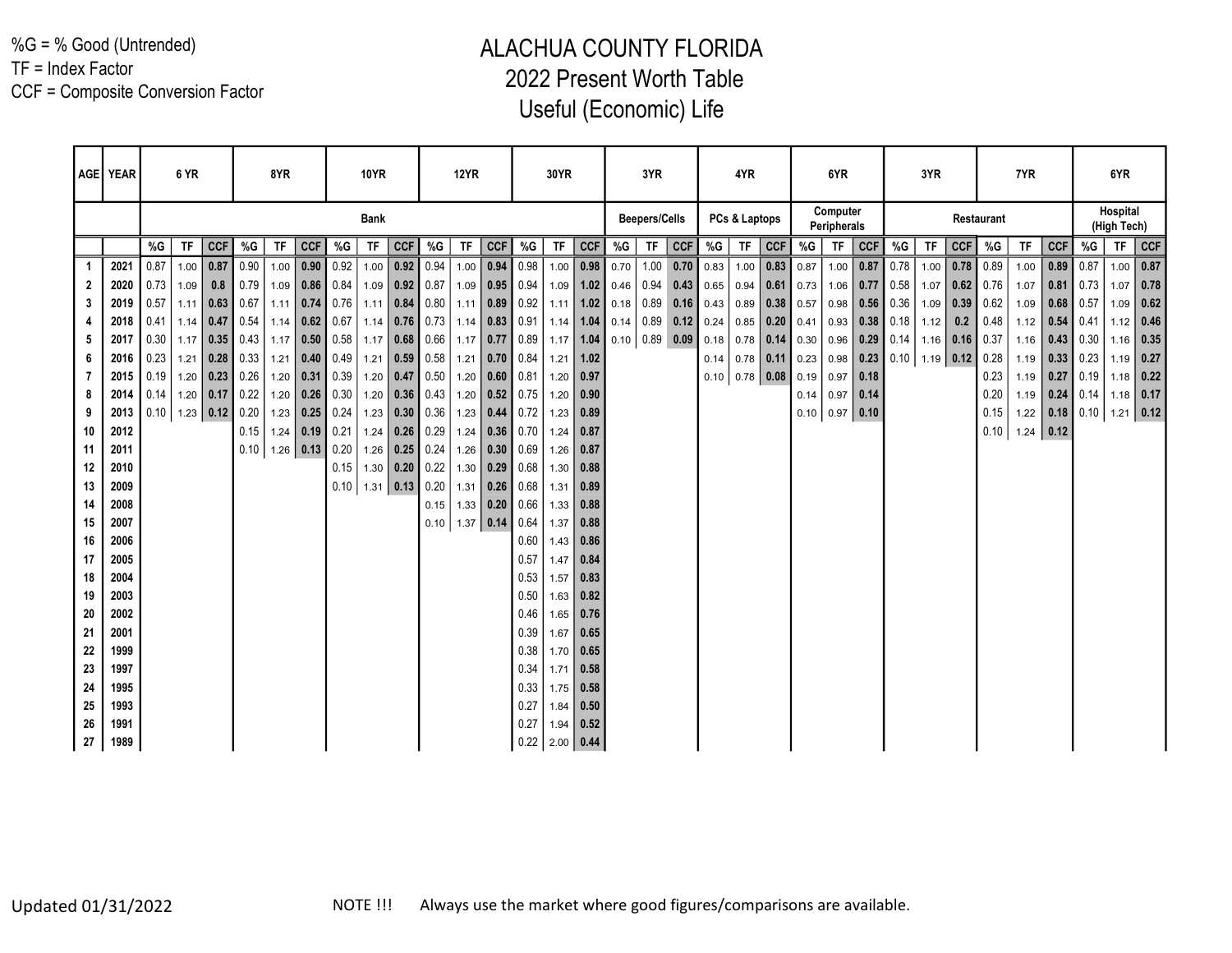%G = % Good (Untrended) TF = Index Factor CCF = Composite Conversion Factor

|    | AGE   YEAR |      | 4YR                  |            |       | 5YR  |            |      | 6YR           |            |      | 8YR           |            |      | 10Yr |            |      | 12Yr          |            |       | <b>20YR</b> |            |
|----|------------|------|----------------------|------------|-------|------|------------|------|---------------|------------|------|---------------|------------|------|------|------------|------|---------------|------------|-------|-------------|------------|
|    |            |      |                      |            |       |      |            |      |               |            |      | Communication |            |      |      |            |      |               |            |       |             |            |
|    |            | %G   | TF                   | <b>CCF</b> | $\%G$ | TF   | <b>CCF</b> | %G   | TF            | <b>CCF</b> | %G   | TF            | <b>CCF</b> | %G   | TF   | <b>CCF</b> | %G   | TF            | <b>CCF</b> | $\%G$ | TF          | <b>CCF</b> |
| 1  | 2021       | 0.83 | 1.00                 | 0.83       | 0.85  | 1.00 | 0.85       | 0.87 | 1.00          | 0.87       | 0.90 | 1.00          | 0.90       | 0.92 | 1.00 | 0.92       | 0.94 | 1.00          | 0.94       | 0.97  | 1.00        | 0.97       |
| 2  | 2020       | 0.65 | 1.05                 | 0.68       | 0.69  | 1.05 | 0.72       | 0.73 | 1.05          | 0.77       | 0.79 | 1.05          | 0.83       | 0.84 | 1.05 | 0.88       | 0.87 | 1.05          | 0.91       | 0.93  | 1.05        | 0.98       |
| 3  | 2019       | 0.43 | 1.08                 | 0.46       | 0.52  | 1.08 | 0.56       | 0.57 | 1.08          | 0.62       | 0.67 | 1.08          | 0.72       | 0.76 | 1.08 | 0.82       | 0.80 | 1.08          | 0.86       | 0.90  | 1.08        | 0.97       |
| 4  | 2018       | 0.24 | 1.13                 | 0.27       | 0.34  | 1.13 | 0.38       | 0.41 | 1.13          | 0.46       | 0.54 | 1.13          | 0.61       | 0.67 | 1.13 | 0.76       | 0.73 | 1.13          | 0.82       | 0.86  | 1.13        | 0.97       |
| 5  | 2017       | 0.18 | 1.15                 | 0.21       | 0.23  | 1.15 | 0.26       | 0.30 | 1.15          | 0.35       | 0.43 | 1.15          | 0.49       | 0.58 | 1.15 | 0.67       | 0.66 | 1.15          | 0.76       | 0.82  | 1.15        | 0.94       |
| 6  | 2016       | 0.14 | 1.16                 | 0.16       | 0.18  | 1.16 | 0.21       | 0.23 | 1.16          | 0.27       | 0.33 | 1.16          | 0.38       | 0.49 | 1.16 | 0.57       | 0.58 | 1.16          | 0.67       | 0.78  | 1.16        | 0.90       |
| 7  | 2015       |      | $0.10$   1.16   0.12 |            | 0.14  | 1.16 | 0.16       | 0.19 | 1.16          | 0.22       | 0.26 | 1.16          | 0.30       | 0.39 | 1.16 | 0.45       | 0.50 | 1.16          | 0.58       | 0.74  | 1.16        | 0.86       |
| 8  | 2014       |      |                      |            | 0.10  | 1.17 | 0.12       | 0.14 | 1.17          | 0.16       | 0.22 | 1.17          | 0.26       | 0.30 | 1.17 | 0.35       | 0.43 | 1.17          | 0.50       | 0.69  | 1.17        | 0.81       |
| 9  | 2013       |      |                      |            |       |      |            |      | $0.10$   1.17 | 0.12       | 0.20 | 1.17          | 0.23       | 0.24 | 1.17 | 0.28       | 0.36 | 1.17          | 0.42       | 0.65  | 1.17        | 0.76       |
| 10 | 2012       |      |                      |            |       |      |            |      |               |            | 0.15 | 1.18          | 0.18       | 0.21 | 1.18 | 0.25       | 0.29 | 1.18          | 0.34       | 0.60  | 1.18        | 0.71       |
| 11 | 2011       |      |                      |            |       |      |            |      |               |            | 0.10 | $1.19$ 0.12   |            | 0.20 | 1.19 | 0.24       | 0.24 | 1.19          | 0.29       | 0.55  | 1.19        | 0.65       |
| 12 | 2010       |      |                      |            |       |      |            |      |               |            |      |               |            | 0.15 | 1.20 | 0.18       | 0.22 | 1.20          | 0.26       | 0.50  | 1.20        | 0.60       |
| 13 | 2009       |      |                      |            |       |      |            |      |               |            |      |               |            | 0.10 | 1.20 | 0.12       | 0.20 | 1.20          | 0.24       | 0.45  | 1.20        | 0.54       |
| 14 | 2008       |      |                      |            |       |      |            |      |               |            |      |               |            |      |      |            | 0.15 | 1.20          | 0.18       | 0.40  | 1.20        | 0.48       |
| 15 | 2007       |      |                      |            |       |      |            |      |               |            |      |               |            |      |      |            |      | $0.10$   1.22 | 0.12       | 0.35  | 1.22        | 0.43       |
| 16 | 2006       |      |                      |            |       |      |            |      |               |            |      |               |            |      |      |            |      |               |            | 0.31  | 1.23        | 0.38       |
| 17 | 2005       |      |                      |            |       |      |            |      |               |            |      |               |            |      |      |            |      |               |            | 0.27  | 1.23        | 0.33       |
| 18 | 2004       |      |                      |            |       |      |            |      |               |            |      |               |            |      |      |            |      |               |            | 0.24  | 1.23        | 0.30       |
| 19 | 2003       |      |                      |            |       |      |            |      |               |            |      |               |            |      |      |            |      |               |            | 0.22  | 1.21        | 0.27       |
| 20 | 2002       |      |                      |            |       |      |            |      |               |            |      |               |            |      |      |            |      |               |            | 0.21  | 1.18        | 0.25       |
| 21 | 2001       |      |                      |            |       |      |            |      |               |            |      |               |            |      |      |            |      |               |            | 0.20  | 1.16        | 0.23       |
| 22 | 1999       |      |                      |            |       |      |            |      |               |            |      |               |            |      |      |            |      |               |            | 0.15  | 1.12        | 0.17       |
| 23 | 1997       |      |                      |            |       |      |            |      |               |            |      |               |            |      |      |            |      |               |            | 0.10  | 1.10        | 0.11       |
| 24 | 1995       |      |                      |            |       |      |            |      |               |            |      |               |            |      |      |            |      |               |            |       |             |            |
| 25 | 1993       |      |                      |            |       |      |            |      |               |            |      |               |            |      |      |            |      |               |            |       |             |            |
| 26 | 1991       |      |                      |            |       |      |            |      |               |            |      |               |            |      |      |            |      |               |            |       |             |            |
| 27 | 1989       |      |                      |            |       |      |            |      |               |            |      |               |            |      |      |            |      |               |            |       |             |            |